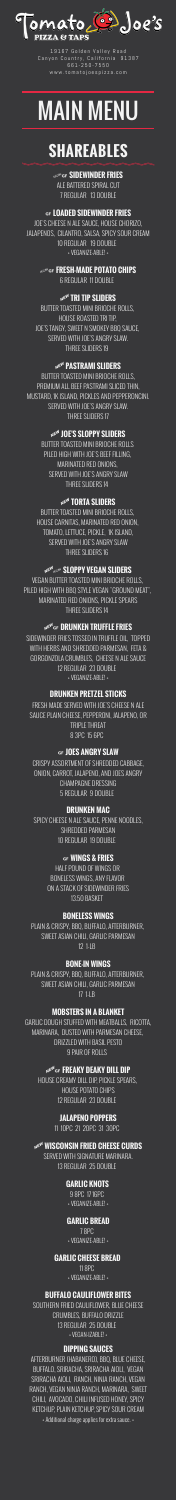## **HOT SANDWICHES**

SERVED WITH JOES ANGRY SLAW ADD ½ ORDER FRIES - 2.75

#### **NEW JOE'S FAMOUS HOT CHICKEN 14.50**

JUICY FRIED CHICKEN BREAST, CHILI INFUSED HONEY DRIZZLE, JOE'S ANGRY SLAW, DILL PICKLE, AFTERBURNER SAUCE, BRIOCHE ROLL

#### NEW THE BIG KAHUNA 14.50

GRILLED CHICKEN BREAST, APPLEWOOD BACON, CHEDDAR CHEESE, PICKLED PINEAPPLE, CARAMELIZED SPICY ONIONS, MAYONNAISE, BRIOCHE ROLL

#### **BADA-BING!** 14.50

HOT ITALIAN SUB – SPICY SAUSAGE, SALAMI, PEPPERONI, MOZZARELLA, ITALIAN PEPPERS, ROMAINE, TOMATO, GARLIC BUTTER & BASIL PESTO, AMOROSO ROLL

#### **PASTRAMI TSUNAMI** 14.50

PASTRAMI, SWISS CHEESE, DILL PICKLES, THOUSAND ISLAND AND SPICY DELI MUSTARD, AMOROSO ROLL

#### **BIG SINATRA** 14.50

MEATBALL SUB - MARINARA, MEATBALLS, MOZZARELLA, SHREDDED PARMESAN & HERBS, AMAROSO ROLL

#### **CALI CHEESESTEAK** 14.50

GRILLED STEAK, SMOKED PROVOLONE & CHEDDAR, GREEN & RED BELL PEPPERS, RED ONION, GARLIC CREAM SPREAD, AMOROSO ROLL

#### **VEGAN CHICKEN** 14.50

VEGAN CHICKEN, DILL PICKLES, RED ONIONS, TOMATOES, GREEN PEPPERS, DIJON AND VEGAN RANCH. AMOROSO ROLL

> **VEGAN SINATRA** 14.50 VEGAN VERSION OF THE BIG SINATRA

## **SOUPS & CHILI**

#### **SOUP OF THE DAY**

CHEF CARLOS OCHOA'S HOUSE MADE SOUPS ARE DELICIOUS, NUTRITIOUS, AND SUSPICIOUSLY SEDITIOUS! 6.5 SMALL 8.5 LARGE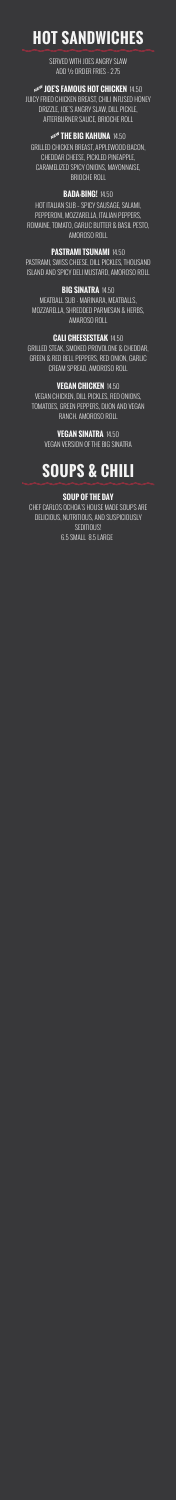### **PASTA**

WITH AUTHENTIC OR VEGAN GARLIC BREAD 11 REGULAR 20 LARGE 38 FAMILY

#### **NOODLES**

SPAGHETTI **FETTUCCINE** PENNE ZOODLES (GF) CHEESE RAVIOLI + + Additional 3 Reg 5 Lrg 10 Fam +

#### **SAUCES**

MARINARA BUTTER BUTTER & PARMESAN VEGAN BUTTER & PARMESAN BOLOGNESE + ALFREDO + BASIL PESTO + + Additional 2 Reg 3 Lrg 4 Fam +

#### **TOPPINGS**

PARMESAN: .75 REG 1.50 LRG 3.00 FAM FRESH BASIL: .75 REG 1.50 LRG 3.00 FAM MEATS 2 REG 4 LRG 8 FAM VEGGIES 1.50 REG 3 LRG 4.50 FAM

#### **MEATS**

HOUSE MEATBALLS SPICY SAUSAGE (GF) GRILLED CHICKEN (GF) + VEGAN MEATBALLS + VEGAN SAUSAGE + VEGAN CHICKEN + + Additional charge +

#### **VEGGIES (GF & VEGAN)**

SUN-DRIED TOMATOES ROASTED GARLIC FRESH SPINACH GRAPE TOMATOES ARTICHOKE HEARTS SAUTÉED MUSHROOM SAUTÉED ZUCCHINI

### **KID'S PASTAS**

KID-SIZE PASTA & GARLIC BREAD 7 + Adult entrée required on same order,

maximum of 3 kid's orders per each adult entrée. +

SPAGHETTI SPAGHETTI & MEATBALLS MAC & CHEESE PASTA WITH BUTTER PASTA WITH BUTTER & PARMESAN JUST PLAIN NOODLES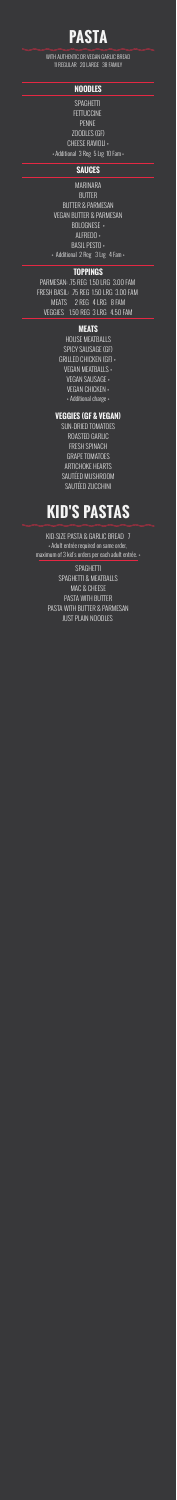### **BYO PIZZA**

SAUCE & CHEESE / TOPPINGS (EA) / 4 TOPPING SPECIAL 8" - FEEDS 1 ON AVERAGE 8.00 / 1.00 / 11.50 12" - FEEDS 2 ON AVERAGE 15.75 / 1.85 / 22.50 14" - FEEDS 3 ON AVERAGE 20.00 / 2.75 / 28.50 16" - FEEDS 4 ON AVERAGE 23.00 / 3.00 / 33.00

#### **14" & 16" PIZZAS**

THIN CRUST TRADITIONAL CRUST (NOT VEGAN) BEER BATTER CRUST

#### **12" PIZZAS**

THIN CRUST TRADITIONAL CRUST (NOT VEGAN)

#### **8" PIZZAS**

THIN CRUST

#### **BASE SAUCES**

BBQ SAUCE (V, GF) CHIPOTLE PESTO (V, GF) VEGAN RANCH (GF) VEGAN NINJA RANCH (GF) SIGNATURE MARINARA (VEGAN, GF) HOUSE MADE RANCH (GF) NINJA RANCH (GF) DIJON RANCH (GF) EXTRA VIRGIN OLIVE OIL (V, GF) BASIL PESTO (GF) THOUSAND ISLAND SAUCE (GF) GARLIC CREAM SAUCE (GF)

#### **CHEESES**

WHOLE MILK AGED MOZZARELLA VEGAN MOZZARELLA + WHOLE MILK FRESH MOZZARELLA RICOTTA SMOKED PROVOLONE WISCONSIN CHEDDAR SMOKED GOUDA GORGONZOLA FETA SHREDDED PARMESAN VEGAN PARMESAN + + Up-charge may apply +

#### **MEATS**

HOUSE-MADE LINGUISA HOUSE-MADE MILD ITALIAN SAUSAGE HOUSE-MADE CHORIZO HOUSE-MADE MEATBALLS SPICY ITALIAN SAUSAGE GRILLED CHICKEN BREAST SLICED SEASONED STEAK CARNITAS (ROASTED PORK) BLACK FOREST HAM APPLEWOOD SMOKED BACON GROUND BEEF PREMIUM PEPPERONI ITALIAN DRY SALAMI PREMIUM ANCHOVIES LEAN PASTRAMI VEGAN ITALIAN SAUSAGE + VEGAN CHORIZO + VEGAN CHICKEN + VEGAN MEATBALLS + + Up-charge may apply +

#### **VEGGIES**

ARTICHOKE HEARTS FRESH SPINACH ROASTED GARLIC FRESH GARLIC GREEN BELL PEPPERS RED BELL PEPPERS MANDARIN ORANGES PEPPERONCINI BLACK OLIVES GREEN OLIVES KALAMATA OLIVES DILL PICKLE SLICES NACHO (PICKLED) JALAPENOS FRESH JALAPENOS MILD GREEN CHILIES CRUNCHY FRIED JALAPENOS PINEAPPLE RED ONIONS WHITE ONIONS GREEN ONIONS CRUNCHY FRIED ONIONS ROMA TOMATOES GRAPE TOMATOES SUN-DRIED TOMATOES MUSHROOMS BLACK BEANS ROASTED CORN SLICED ZUCCHINI

#### **HERBS & NUTS**

FRESH BASIL FRESH CILANTRO **CASHEWS** ALMOND SLIVERS ITALIAN HERBS (NO CHARGE) OREGANO (NO CHARGE)

#### **DRIZZLES**

AVOCADO SAUCE (V, GF) BBQ SAUCE (V, GF) ENCHILADA SAUCE (V, GF) CHILI INFUSED HONEY (GF) EXTRA-VIRGIN OLIVE OIL (V, GF) BASIL PESTO (GF) SRIRACHA (V, GF)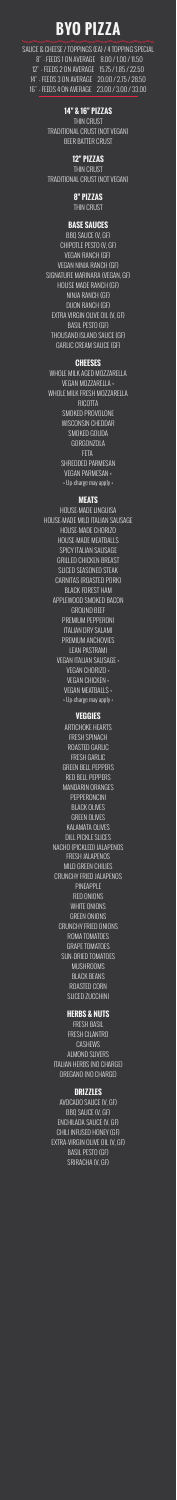## **CONCEPT PIZZAS**

FORMULATED TO PROVIDE PROTECTION FROM ALIEN MIND CONTROL FOR UP TO 48 HOURS

8" (PRSNL) 11.50 14" (L) 28.50 12" (M) 22.50 16" (XL) 33.00

#### **WHITE PIZZA**

GARLIC CREAM SAUCE, MOZZARELLA, PARMESAN, FRESH GARLIC, ITALIAN HERBS - ADD RICOTTA FOR MAX AWESOME FACTOR

#### ' **RING OF FIRE**

CHIPOTLE PESTO & MARINARA, MOZZARELLA, CARNITAS, HOUSE CHORIZO, FRESH JALAPENO, RED ONION, AVOCADO SAUCE DRIZZLE, FRESH CILANTRO

#### **GARDEN COMBO**

SIGNATURE MARINARA, MOZZARELLA, MUSHROOMS, RED ONIONS, TOMATOES, ARTICHOKE HEARTS, GREEN PEPPERS, BLACK OLIVES

#### **TERMINATOR**

SIGNATURE MARINARA, MOZZARELLA, BLACK FOREST HAM, SPICY ITALIAN SAUSAGE, PEPPERONI, HOUSE LINGUISA, EXTRA CHEESE (HEALTH FIRST!)

#### **CHICKEN BACON RANCH**

GARLIC CREAM SAUCE, MOZZARELLA, GOUDA, STEAK, GROUND BEEF, MUSHROOMS, RED ONIONS, CRUNCHY **ONIONS** 

HOUSE RANCH, MOZZARELLA, CHICKEN, BACON, RED ONION, TOMATOES, CHEDDAR

#### ' **SWEET DEVIL**

SIGNATURE MARINARA, MOZZARELLA, PEPPERONI, PINEAPPLE, NACHO JALAPENOS - OR FRESH JALAPENOS INSTEAD!

#### ' **CHICKEN CHUPACABRA**

NINJA RANCH, CHICKEN BREAST, BACON, RED ONION, MOZZARELLA. CHEDDAR, NACHO JALAPENOS

#### **MARGHERITA FRESCA**

BASIL PESTO, MOZZARELLA, FETA CHEESE, ROASTED GARLIC, RED ONIONS, ARTICHOKE HEARTS, SUN DRIED **TOMATOES** 

EXTRA VIRGIN OLIVE OIL OR SIGNATURE MARINARA, FRESH & AGED MOZZARELLAS, FRESH BASIL, TOMATOES, ROASTED GARLIC

#### **GARLIC CHICKEN**

GARLIC CREAM SAUCE, MOZZARELLA, CHICKEN BREAST, SUNDRIED TOMATOES, GREEN PEPPERS, RED ONIONS, ROASTED GARLIC, PARMESAN, ADD FRESH JALAPENOS FOR A LITTLE KICK!

DIJON RANCH SAUCE, MOZZARELLA, FRESH SPINACH, CHICKEN BREAST, MUSHROOMS, RED ONIONS, CRISPY **ONIONS** 

#### **CALIFORNIA DREAMIN'**

GARLIC CREAM SAUCE, MOZZARELLA, SPINACH, FRESH BASIL, RED ONION, ZUCCHINI, ARTICHOKE HEARTS, HOUSE-ROASTED GARLIC, TOMATOES, PARMESAN

SIGNATURE MARINARA, AGED & FRESH MOZZARELLAS, SPINACH, BACON, MEATBALLS, GREEN & RED BELL **PFPPFRS** 

#### **UMAMI FROM THE TRAIN**

#### **SALLY'S SECRET GARDEN**

EXTRA VIRGIN OLIVE OIL, MOZZARELLA, FRESH BASIL, MUSHROOMS, RED ONION, GREEN PEPPER, ROASTED GARLIC, TOMATOES

#### **CHILI RELLENO PIE**

CHIPOTLE PESTO & SIGNATURE MARINARA, MOZZARELLA, ANAHIEM PEPPERS, CILANTRO, RED ONIONS, CHEDDAR, ENCHILADA SAUCE DRIZZLE, AVOCADO SAUCE DRIZZLE

### **ALOHA**

SIGNATURE MARINARA, MOZZARELLA, BLACK FOREST HAM, PINEAPPLE, MANDARIN ORANGES

#### **ITALIAN JOB**

SIGNATURE MARINARA, MOZZARELLA, SPICY ITALIAN SAUSAGE, GREEN PEPPERS, RED PEPPERS, RED ONIONS, ITALIAN HERBS

#### **PARTHENON**

#### **(THE) WORKS**

SIGNATURE MARINARA, MOZZARELLA, PEPPERONI, SPICY ITALIAN SAUSAGE, MUSHROOMS, GREEN PEPPERS, RED ONIONS, BLACK OLIVES, TOMATOES, ITALIAN HERBS

#### **SPINACH ARTICHOKE PIE**

EXTRA VIRGIN OLIVE OIL, MOZZARELLA, FRESH BASIL, FRESH SPINACH, ARTICHOKE HEARTS, RED ONION, PARMESAN

#### **RED OCTOBER**

DOUBLE SIGNATURE MARINARA, MOZZARELLA, DOUBLE MEATBALLS, RED ONION, FETA CHEESE

#### **FUNKY CHICKEN**

#### **PHILLY CHEESESTEAK PIE**

GARLIC CREAM SAUCE, MOZZARELLA, STEAK, GREEN & RED BELL PEPPERS, RED ONIONS, SMOKED PROVOLONE

#### **BBQ CHICKEN**

BBQ SAUCE, MOZZARELLA, CHICKEN BREAST, RED ONIONS, CILANTRO, GOUDA

#### **MISSION IMPIZZABLE**

#### **SILENCE OF THE HAMS**

SIGNATURE MARINARA, MOZZARELLA, BLACK FOREST HAM, PASTRAMI, BACON, SMOKED PROVOLONE

#### **STAIRWAY TO HEAVEN**

SIGNATURE MARINARA, MOZZARELLA, CHICKEN BREAST, BACON, ZUCCHINI, GREEN & RED BELL PEPPERS, CHILI INFUSED HONEY DRIZZLE

#### **CHEESEBURGER PIZZAGEDDON**

"SECRET" SAUCE, MOZZARELLA, GROUND BEEF, CHEDDAR, TOMATO, DILL PICKLES, RED ONIONS, COLD LETTUCE, IF YOU'RE SERIOUS ABOUT THIS, ADD BACON!